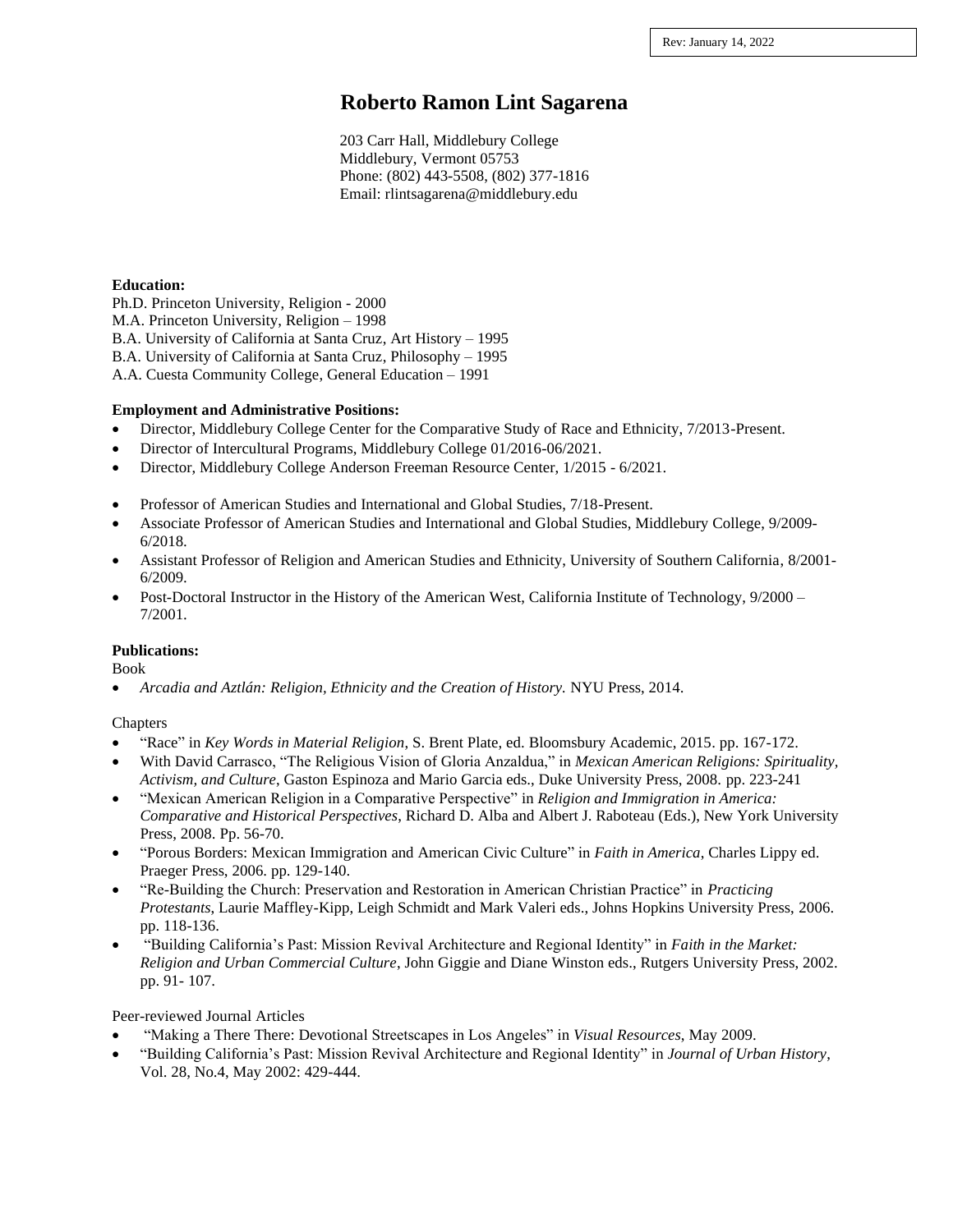Encyclopedia Entries

- "The Latino/a Contribution" *The Encyclopedia of American Religion,* CQPress, 2010.
- "Antebellum America" in *the Encyclopedia of Religion and American Cultures*, Gary Laderman and Luis Leon eds., ABC-CLIO, 2003. pp. 468-470.
- "Aztlán" in *the Oxford Encyclopedia of Mesoamerican Cultures*, Davíd Carrasco ed., Oxford University Press, 2001. (http://www.oxford-mesoamerican.com/entry?entry=t221.e35)

### Book Reviews

- Review of *The Spiritual Redemption: Heritage, Power and Loss on New Mexico's Upper Rio Grande* in Journal of Western History, Vol.34.4, Winter 2003. p.502 -503.
- Review of *For this Land: Writings on Religion in America*. By Vine Deloria Jr., Edited by James Treat. in *Koinonia*, Vol. XI.1, Spring 1999. p. 127-129.

# **Papers Presented:**

- "Repeating Colonial Narratives and the Violence of Imagined Communities," University of California at Los Angeles, November 9, 2019.
- "Literature and New Mexican Historiography," Religious Movement(s), Migration and Belief in the Americas, University of Virginia, 04/2018.
- Panelist, "Whose Freedom, Whose Speech? The Future of Community and Free Speech at Middlebury." Pen America Forum, 2018.
- "Creating Connections Consortium (C3): Collaboration and Transformation in the Pathway to the Professoriate," American Association of Colleges and Universities, Washington D.C., 01/2016.
- "Transforming the Curriculum at Liberal Arts Colleges," C3 Consortium Summit, Bates College, 11/2015.
- "Who Are We? Revisited" Keynote for Hispanic Heritage month, Williams College, 11/2015.
- *"*Ritualized Violence and Religious Poetics in the U.S./Mexico Borderlands,*"* International and Global Studies Colloquium, Middlebury College, 05/2014.
- "Latino/a Studies and the Study of the Atlantic World," Reflections on the Study of African American Religious History Conference, Princeton University, 04/2013.
- "The Us, the They: Crossing Cultural Borders," Blackboard Jungle Symposium, University of Vermont, 03/2011.
- "Borderlands Religion and the American West," American Historical Association Meeting, Boston, 01/2011.
- "Religion and Race:  $19<sup>th</sup>$  Century Nativism in the  $20<sup>th</sup>$  Century" Policing Citizenship: Race, Ethnicity, and Immigration Conference, Center for the Comparative Study of Race and Ethnicity, Middlebury College 05/2010.
- Response to "Imagining Territories: Land and Regional Identity in Colorado and Kansas," Academy of Religion Annual Meeting, Montreal, 11/2009.
- "Embodying History: Conquest Through Architecture in the Californias," Permanence and the Built Environment Conference, University of Southern California, Los Angeles, 04/2009.
- "Borrowing from the Enemy: Religion's Role in the Making of Place and Past in American California," Harvard Divinity School. 02/09.
- "Making a There There: Murals and the Creation of Devotional Streetscapes," Princeton University, 01/09.
- "Making a There There: Murals and the Creation of Devotional Streetscapes," for the 10<sup>th</sup> Anniversary of the Publication of David Hall's *Lived Religion*, American Academy of Religion National Conference, San Diego, 11/2007.
- "Mary as Social Capital: the Many Uses of the Image of Guadalupe" Visions and Vision Hunters Conference, University of Southern California, Los Angeles, 02/2007.
- "A Plea for the West" Latina/o Studies Symposium, University of Southern California, Los Angeles, 10/2005.
- **"**Immediate-Historical and Ongoing-Historical Ramifications/Consequences of Selected Representations" History of Religions Colloquium, Claremont College, Claremont, California, 11/2004.
- Response to "Positioning Mormonism in Women's Studies and Western History," Positioning Mormonism Conference, Claremont College, Claremont, California, 10/2004.
- "Re-Forming the Church: American Christian Practices of Historic Preservation," University of North Carolina, 10/2004.
- "An American Spiritual Conquest: Religious Rhetoric and the Transformation of Northern Mexico" University of Toronto, 03/2004.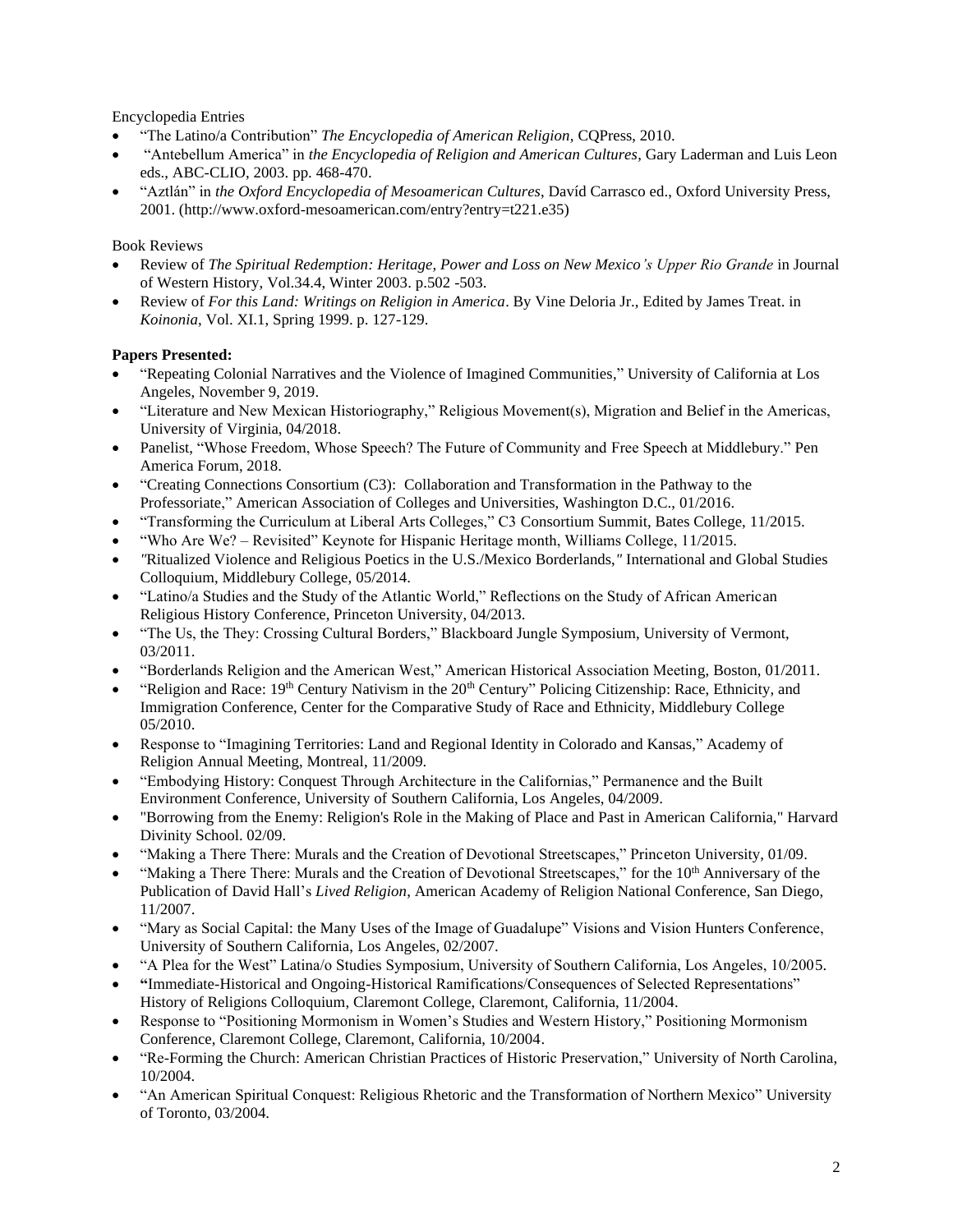- "Creating Border Saints: Local/Transnational Devotional Religious Practice" Religion and Social Justice for Immigrants Conference, USC, 02/2004.
- "Catholic Nativism: The Impact of Literary Representations of Religion in the Southwest" American Studies Association Annual Meeting, Hartford, 10/2003.
- "Immigrants & Faith: Tradition and Change" Religion Newswriters Association Annual Meeting, Seattle, 09/2003.
- Panelist, "What is Visual Culture? And What Does It Have to Do with the Study of Religion?" American Academy of Religion Annual Meeting, Toronto, 11/2002.
- "Spiritual Conquests: Religion and California's Racial Imaginary" Spring speakers series on Race, Religion and Nationalism, University of California at San Diego, 5/2002.
- "Making Place: Religion and the Re-Invention of the Borderlands," Dissolving Boundaries: A Decade of Dialogue in the Study of American Religion, Princeton University, Princeton, New Jersey, 4/2001.
- "The End of Empire and the Historical Palimpsest of California," Latin American Studies XXII International Congress, Miami, Florida, 3/2000.
- "Mesoamerica and Chicana/o Nationalism," Re-Imagining Mesoamerica: Archive, Community and Interpretation, Princeton University, Princeton, New Jersey, 4/1999.
- "The Spanish Fantasy Past and Aztlán: Latin American Histories in the North American Southwest," Latin American Studies XXI International Congress, Chicago, Illinois, 9/1998.
- "Willa Cather's *Death Comes for the Archbishop* and Catholic Anti-Catholicism," Mid-Atlantic Regional American Academy of Religion Conference, New Brunswick, New Jersey, 3/1998.
- "Image and History: Mission Revival Architecture and Cultural Rhetoric in California," presented as a roundtable session, American Academy of Religion National Conference, San Francisco, California, 11/1997.
- "Nostalgia for the Enemy's Past," Mid-Atlantic Regional American Academy of Religion Conference, Wilmington, Delaware, 3/1997.
- Numerous panels moderated

# **Professional Service:**

- Editorial Board, "Reading Religion" Book Reviews, Journal of the American Academy of Religion, 2017- Present.
- Director-at-large, American Academy of Religion, 2012-2015 (elected by general membership).
- Finance Committee, American Academy of Religion, 2012-2015.
- Steering Committee, Religion in the American West Seminar, American Academy of Religion, 2008-2012.
- Editorial Board, *Aztlán: A Journal of Chicano Studies*, 2005-2009.
- Manuscript Reviewer for University of California Press, NYU Press, Routledge Press, University of Utah Press.
- Steering Committee, North American Religions Section, American Academy of Religion, 2002-2005.
- Co-Chair, Latina/o Religions, Western Regional Chapter American Academy of Religion, 2001- 2005.
- Research Advisory Council, Autry National Center, Los Angeles, California, 2001– 2003.
- Executive Committee, CRCC/Pew Center for Excellence in the Study of Religion, University of Southern California, 2001-2005.
- Graduate Liaison to the American Academy of Religion, Princeton University Religion Department, 9/1996 6/1999.
- Graduate Representative on the Governing Board of the Mid-Atlantic Regional Chapter of the American Academy of Religion, 1997-1998.

### **College Service (Middlebury College):**

- Strategy Committee, 2021-Present. (elected by faculty)
- Search Committee, Director for Anderson Freeman Center, 2021.
- Hiring Manager, Assistant Director for Anderson Freeman Center, 2019.
- How Will We Live Together Project Advisory Board, 2018-2019.
- Midview Panel on Diversity and Inclusion, 2017, 2018.
- Search Committee, Parton Health Center, 2018.
- ITS governance Committee, 2018.
- Residential Life Advisory Committee, 2018.
- New Traditions Committee, 2018.
- Search Committee, Religion Department, 2017.
- Co-Chair, Alliance for an Inclusive Middlebury, 1/2016 7/2018.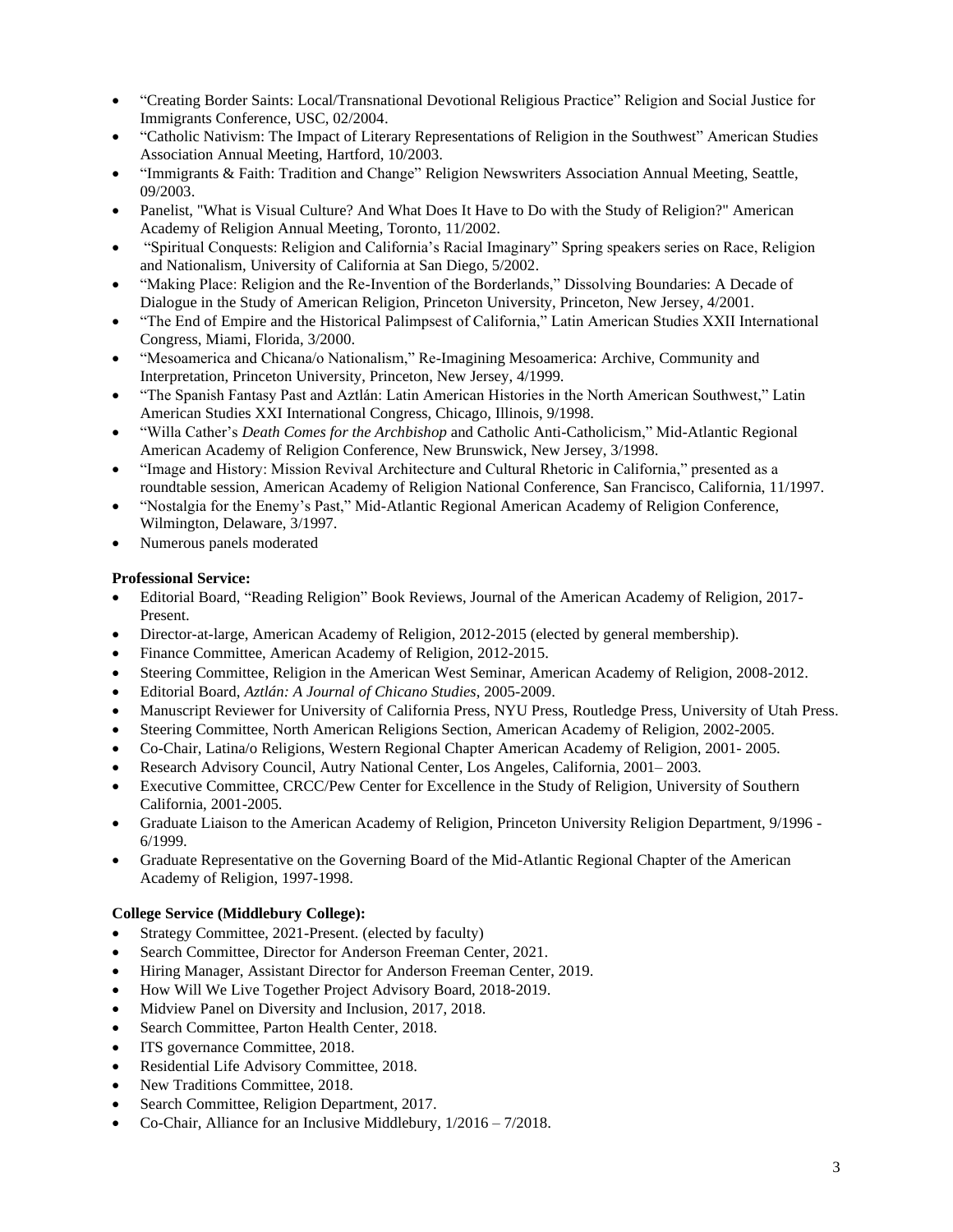- Search Committee, Reference Librarian, 2016.
- Representative and Speaker for the College, Presidential Inauguration of Laurie Patton, 10/2015.
- Search Committee, Gender, Sexuality, and Feminist Studies, 2015.
- Member, Student Affairs Leadership Team, 01/2015-Present.
- Executive Committee Member, Gender, Sexuality and Feminist Studies Program 09/2014-09/2015.
- C3 Post-doctoral Cohort Mentor 2014-2016.
- C3 Post-doctoral Departmental Mentor 2014-2016.
- PALANA house advisor 2013-2018.
- Faculty Athletics Representative, NCAA, 2011-2012.
- Chair, Athletic Policy Committee, 2011-2012.
- Principal, American Studies Reappointment Review Committee, Spring 2012.
- Coordinator and Discussant, Leadership and Campus Climate Retreat, 1/22/2011.
- Academic Affairs Committee, 2010-2011.
- Co-Leader, Summer Syllabus Workshop on Race and Pedagogy. Middlebury College. August 17-18, 2010.
- Search Committee, Spanish and Portuguese Department, 2010.
- Member, Advisory Board for the Center for the Comparative Study of Race and Ethnicity, 2009-2013.

# **University Service (University of Southern California):**

- Merit-Review Committee, School of Religion, 2008-2009.
- Undergraduate Studies Committee, Department of American Studies and Ethnicity, 2007-2008, 2008-2009.
- College Faculty Council Humanities Representative (elected) 2006-2007.
- Faculty Council Undergraduate Caucus 2006 -2007.
- University Diversity Requirement Committee, 2006-2007.
- Graduate Admissions Committee, Program in American Studies and Ethnicity, 2004-2005.
- Merit Review Committee, School of Religion, 2004-2005.
- Curriculum Committee, Program in American Studies and Ethnicity, 2004-2005.
- Executive Committee, Program in American Studies and Ethnicity, (elected) 2003-2004.
- Curriculum Committee, Program in American Studies and Ethnicity, 2003-2004.
- Search Committee, School of Religion, 09/2002, 09/2003.
- Search Committee, Program in American Studies and Ethnicity/School of Cinema, 09/2001.
- Search Committee, Program in American Studies and Ethnicity, 09/2001.
- Mellon Minority Undergraduate Fellowship Program Faculty Mentor, 2001-2009.
- McNair Undergraduate Fellowship Faculty Mentor, 06/2002-2009.
- Student Group Faculty Advisor, MECHA, 2002-2003, 2005-2008.
- Student Group Faculty Advisor, *Ballet Folklorico*, 2006-2007.

# **University Service (Princeton University)**

- Chairman, Princeton University Graduate Student Union (elected), 1998-1999.
- Graduate student representative, Council of the Princeton University Community, 1998-1999.
- Recording Secretary, Princeton University Graduate Student Union, (elected) 9/1997 9/1998.
- Princeton University Presidential Awards for Distinguished Faculty Teaching Committee, 1999.
- Graduate Committee, Department of Religion, Princeton University, (elected) 1996-97, 1997-98.
- Review Committee for Princeton University's Guidelines for use of the Information Technology Resources 1998.
- Graduate student representative, Search Committee for Director of the Princeton University McGraw Center for Teaching and Learning, 6/1998.

# **Collaborative Research Projects / Positions:**

- Participant, Mellon 23 Workshop, "Nature, Race, and Ethnicity," Middlebury College. 2010.
- Mid-Career Associate, Lilly Endowment History of American Christian Practice Project. 2001– 2004.
- Investigator, Social Science Research Council Research Project on Religion and Immigration in a Comparative Historical Perspective. 2000 – 2004.
- Spanish language translator for *Afro-American Religion: A Documentary History Project*, under Albert J. Raboteau and David W. Wills, at Princeton University and Amherst College. 12/95 - 11/96.